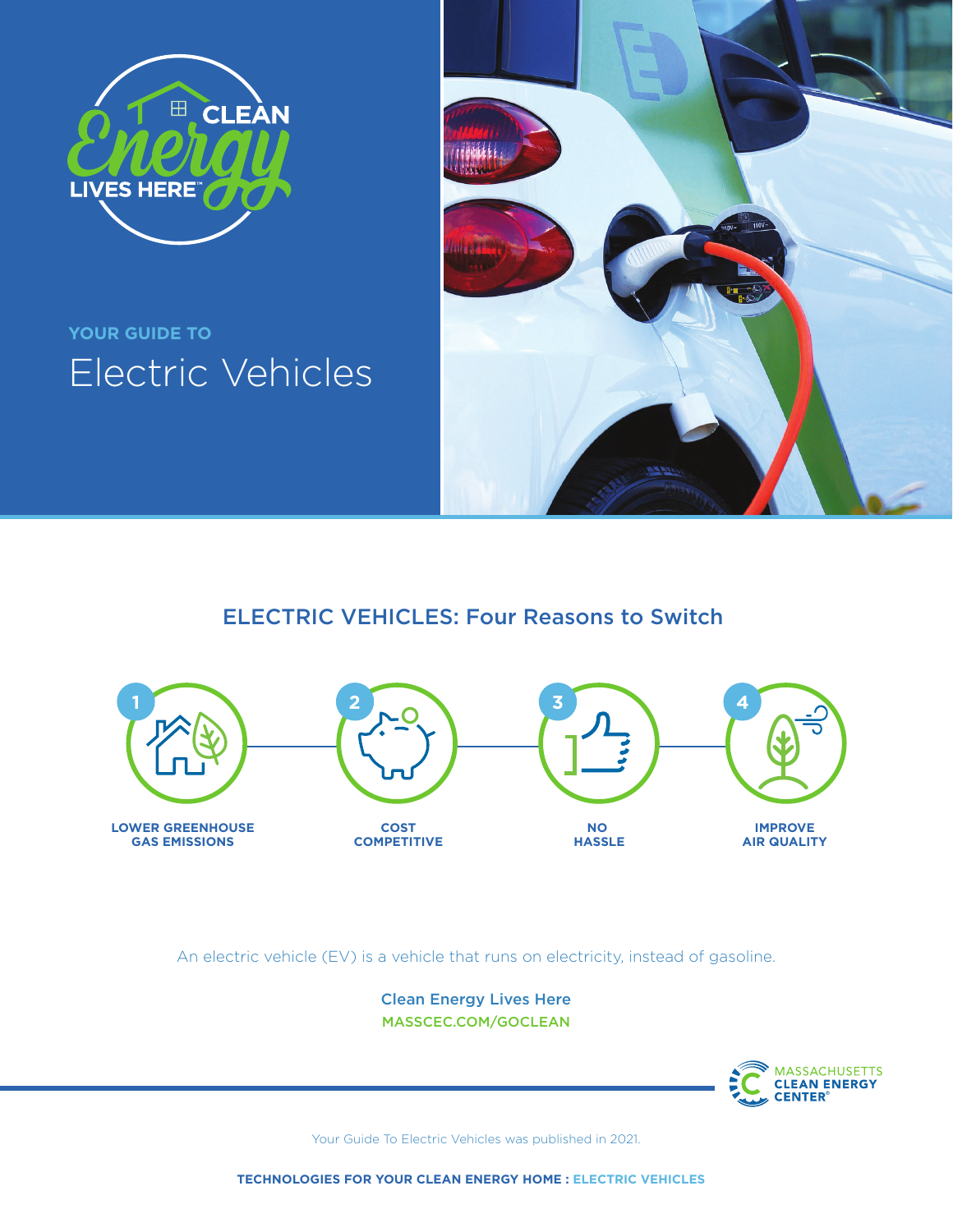## **ELECTRIC VEHICLES** Technology Overview

**Electric Vehicles (EVs)** use electricity to charge a battery, which then discharges its energy to propel the vehicle. Instead of requiring gasoline fill-ups at a gas station, like a gasoline-powered car, electric vehicles are plugged into electric chargers. There are two types of electric vehicles: pure battery-electric vehicles, that run solely on electricity, and plug-in hybrids, which have a back-up gas tank.



[For more information on Electric](https://www.greenenergyconsumers.org/drivegreen)  Vehicles, check out **[Green Energy](https://www.greenenergyconsumers.org/drivegreen)  [Consumers Alliance Drive Green](https://www.greenenergyconsumers.org/drivegreen)  [Program.](https://www.greenenergyconsumers.org/drivegreen)**



#### Electric Vehicle

### **ELECTRIC VEHICLES** Benefits of Electric Vehicles

### **COST**

- Cost competitive with gasoline-powered vehicles with today's available incentives
- Fuel costs of electricity are typically lower than than fuel costs for gasoline-powered vehicles
- Save money by eliminating oil changes and reducing the number of service visits needed

### **COMFORT**

- Some of the safest cars on the market due to their weight distribution
- Improved air quality due to reducing the amount of particulate matter and harmful chemicals released into the environment

### **GREENHOUSE GAS EMISSIONS**

- Lower greenhouse gas emissions than gasolinepowered vehicles
- Potential to have lowest greenhouse gas impacts when paired with solar PV or 100% renewable electricity

#### **OPERATION**

- Eliminate oil changes and reduce maintenance
- Reduce the number of service visits necessary brake pads on electric vehicles last much longer than their gasoline-powered counterparts
- Reduce the time spent going to the gas station by charging electric vehicles at home, work, or while you are out doing errands

**Information on Electric Vehicles is sourced from the Green Energy Consumer's Alliance Drive Green Program. MassCEC is a proud supporter of the [Green Energy Consumer's Alliance Drive Green Program.](https://www.greenenergyconsumers.org/drivegreen)**

**2**